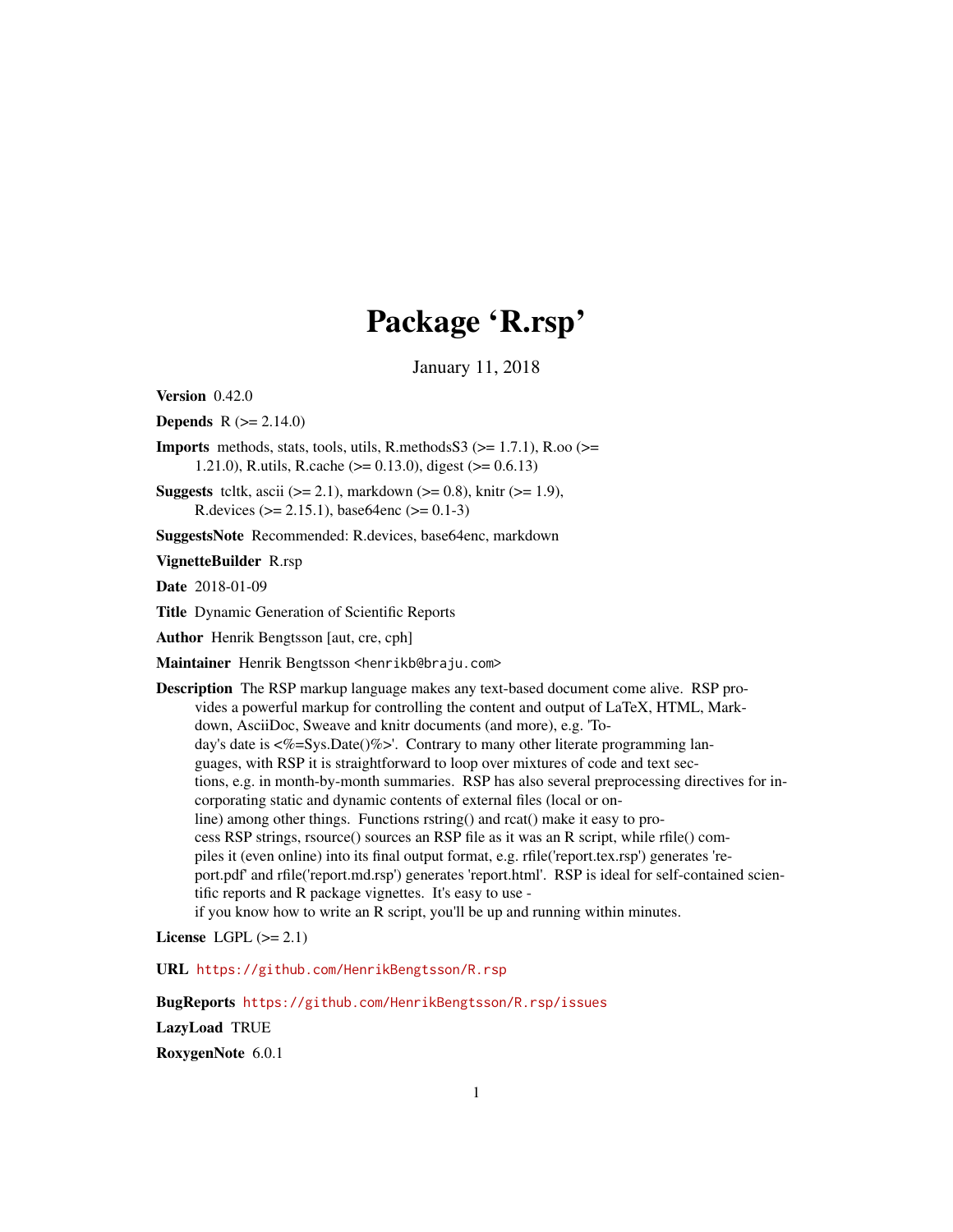<span id="page-1-0"></span>NeedsCompilation no Repository CRAN Date/Publication 2018-01-10 23:57:00 UTC

### R topics documented:

R.rsp-package *Package R.rsp*

#### Description

The RSP markup language makes any text-based document come alive. RSP provides a powerful markup for controlling the content and output of LaTeX, HTML, Markdown, AsciiDoc, Sweave and knitr documents (and more), e.g. 'Today's date is  $\langle\%=Sys,Date(\%)\%>$ '. Contrary to many other literate programming languages, with RSP it is straightforward to loop over mixtures of code and text sections, e.g. in month-by-month summaries. RSP has also several preprocessing directives for incorporating static and dynamic contents of external files (local or online) among other things. Functions rstring() and rcat() make it easy to process RSP strings, rsource() sources an RSP file as it was an R script, while rfile() compiles it (even online) into its final output format, e.g. rfile('report.tex.rsp') generates 'report.pdf' and rfile('report.md.rsp') generates 'report.html'. RSP is ideal for self-contained scientific reports and R package vignettes. It's easy to use - if you know how to write an R script, you'll be up and running within minutes.

#### Installation

To install this package, call install.packages("R.rsp").

#### To get started

We recommend that you start by reading one of the ['vignettes'](../doc/index.html);

- 1. A 5 minute slideshow covering the basics of RSP.
- 2. Detailed description of the RSP markup language.
- 3. A one-page RSP reference card.
- 4. How to use RSP for package vignettes.
- 5. How to use plain LaTeX for package vignettes.
- 6. How to use static PDF or HTML package vignettes.

Then, when you're ready to try it yourself, these are commands you can start with: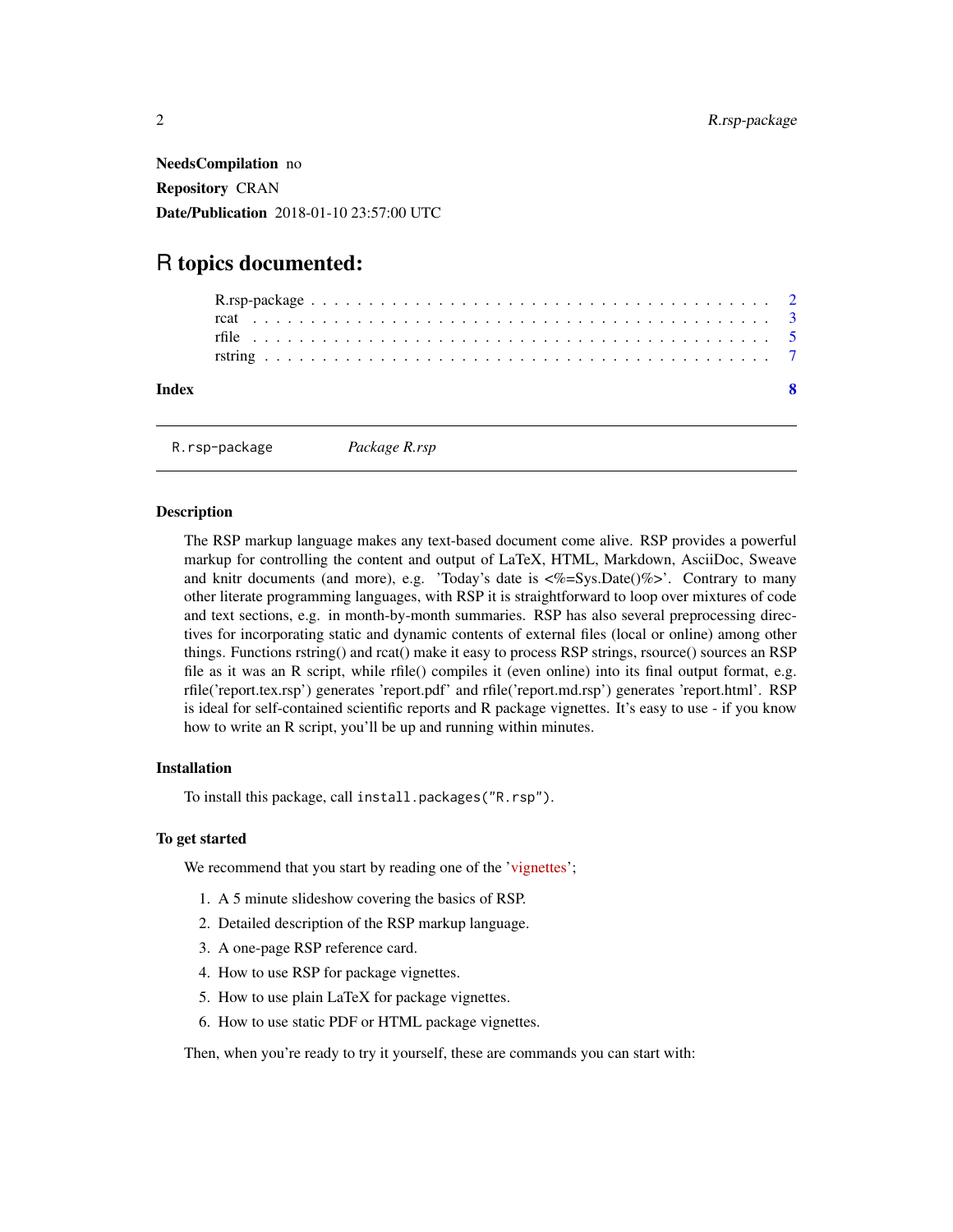- <span id="page-2-0"></span>1. Play with  $rcat()$  $rcat()$ , which works like [cat](#page-0-0)() but also processed RSP expressions, e.g.  $rcat('A random number:  $\frac{m}{2}$  -samp$
- 2. To source a RSP document as you do with R scripts, use [rsource](#page-2-2)(), e.g. rsource("report.md.rsp") which will run the RSP and display the output as it appears.
- 3. To compile a RSP document to a final document, use [rfile](#page-4-1)(), e.g. rfile("report.md.rsp") outputs Markdown file 'report.md' which is automatically compiled into a final 'report.html'.

#### Acknowledgments

Several of the post-processing features of this package utilize packages such as **base64enc**, ascii, knitr, and markdown. Not enough credit can be given to the authors and contributors of those packages. Thank you for your great work.

#### License

The releases of this package is licensed under LGPL version 2.1 or newer.

The development code of the packages is under a private licence (where applicable) and patches sent to the author fall under the latter license, but will be, if incorporated, released under the "release" license above.

#### How to cite this package

Bengtsson H (2018). *R.rsp: Dynamic Generation of Scientific Reports*. R package version 0.42.0, <https://github.com/HenrikBengtsson/R.rsp>.

#### Author(s)

Henrik Bengtsson

<span id="page-2-1"></span>rcat *Evaluates an RSP string and outputs the generated string*

#### <span id="page-2-2"></span>Description

Evaluates an RSP string and outputs the generated string.

#### Usage

```
## Default S3 method:
rcat(..., file=NULL, path=NULL, envir=parent.frame(), args="*", output="", buffered=TRUE,
  append=FALSE, verbose=FALSE)
## Default S3 method:
rsource(file, path=NULL, envir=parent.frame(), output="", buffered=FALSE, ...)
```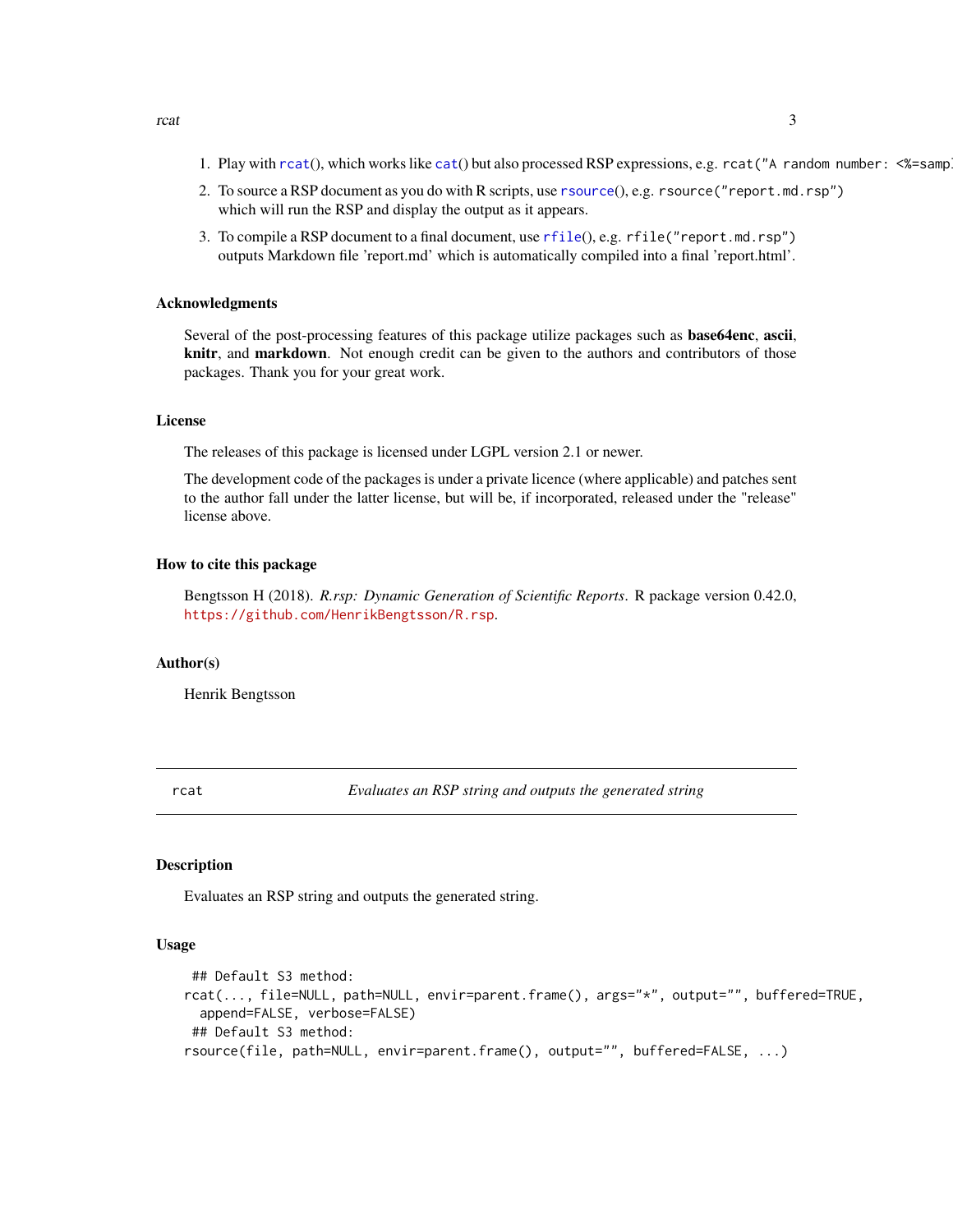#### <span id="page-3-0"></span>**Arguments**

| $\ddots$   | A character string with RSP markup.                                                                                                             |
|------------|-------------------------------------------------------------------------------------------------------------------------------------------------|
| file, path | Alternatively, a file, a URL or a connection from with the strings are read. If a<br>file, the path is prepended to the file, iff given.        |
| envir      | The environment in which the RSP string is preprocessed and evaluated.                                                                          |
| args       | A named list of arguments assigned to the environment in which the RSP<br>string is parsed and evaluated. See cmdArgs.                          |
| output     | A connection, or a pathname where to direct the output. If "", the output is<br>sent to the standard output.                                    |
| buffered   | If TRUE, and output="", then the RSP output is outputted as soon as possible, if<br>possible.                                                   |
| append     | Only applied if output specifies a pathname; If TRUE, then the output is ap-<br>pended to the file, otherwise the files content is overwritten. |
| verbose    | See Verbose.                                                                                                                                    |

#### Value

Returns (invisibly) the outputted [RspStringProduct](#page-0-0).

#### Processing RSP strings from the command line

Using [Rscript](#page-0-0) and rcat(), it is possible to process an RSP string and output the result from the command line. For example,

Rscript -e "R.rsp::rcat('A random integer in [1,<%=K%>]: <%=sample(1:K, size=1)%>')" --args --K=50 parses and evaluates the RSP string and outputs the result to standard output.

#### rsource()

The rsource(file, ...) is a convenient wrapper for rcat(file=file, ..., output="", buffered=FALSE). As an analogue, rsource() is to an RSP file what source() is to an R script file.

#### Author(s)

Henrik Bengtsson

#### See Also

To store the output in a string (instead of displaying it), see [rstring](#page-6-1)(). For evaluating and postprocessing an RSP document and writing the output to a file, see [rfile](#page-4-1)().

#### Examples

```
rcat("A random integer in [1,100]: <%=sample(1:100, size=1)%>\n")
# Passing arguments
rcat("A random integer in [1,<%=K%>]: <%=sample(1:K, size=1)%>\n", args=list(K=50))
```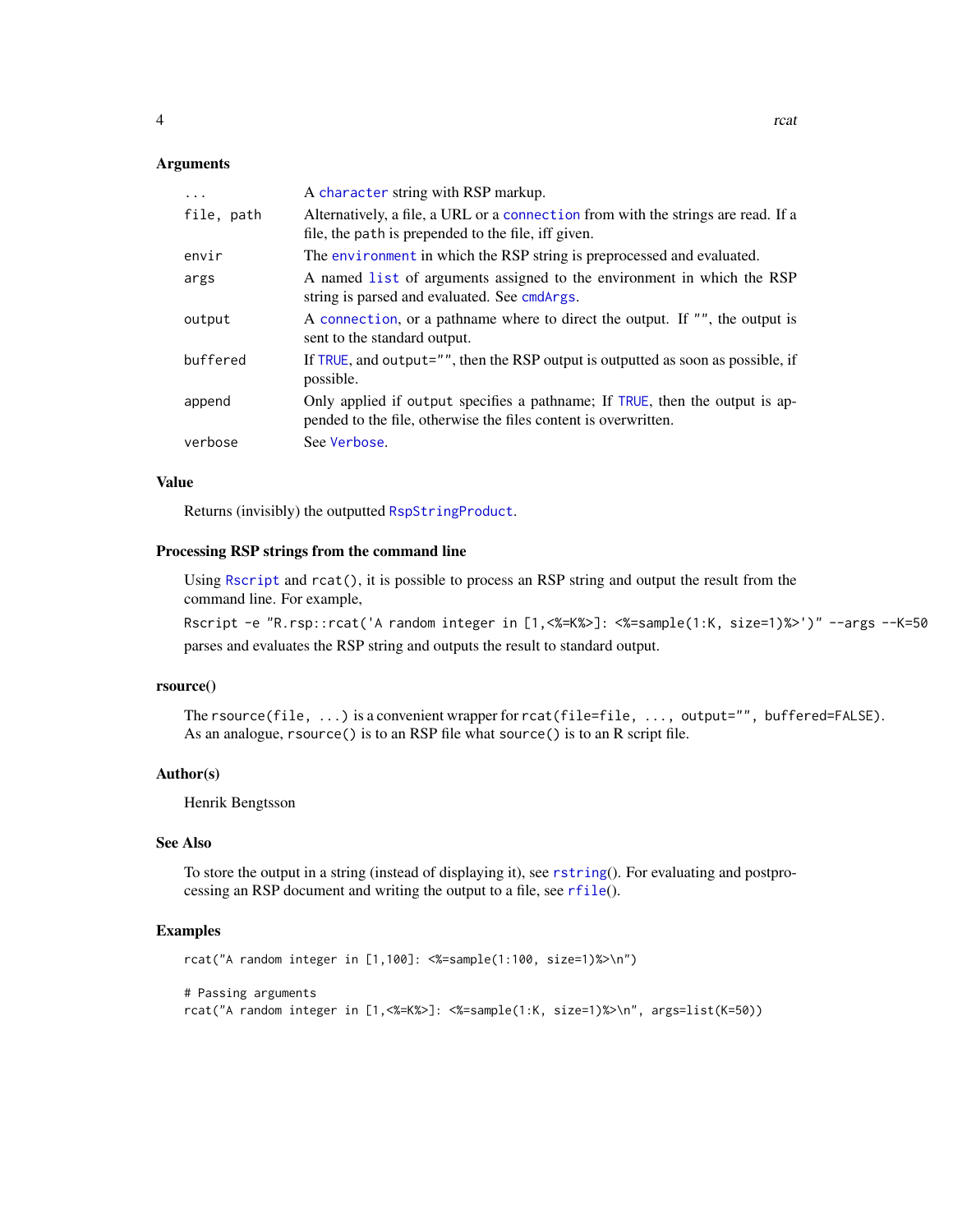<span id="page-4-1"></span><span id="page-4-0"></span>rfile *Evaluates and postprocesses an RSP document and outputs the final RSP document file*

#### Description

Evaluates and postprocesses an RSP document and outputs the final RSP document file.

#### Usage

```
## Default S3 method:
rfile(file, path=NULL, output=NULL, workdir=NULL, type=NA, envir=parent.frame(),
 args="*", postprocess=TRUE, ..., verbose=FALSE)
```
#### Arguments

| file, path  | Specifies the RSP file to processed, which can be a file, a URL or a connection.<br>If a file, the path is prepended to the file, iff given.                                                                                                                         |
|-------------|----------------------------------------------------------------------------------------------------------------------------------------------------------------------------------------------------------------------------------------------------------------------|
| output      | A character string or a connection specifying where output should be di-<br>rected. The default is a file with a filename where the file extension (typically<br>".rsp") has been dropped from file in the directory given by the workdir<br>argument.               |
| workdir     | The working directory to use after parsing and preprocessing, but while evalu-<br>ating and postprocessing the RSP document. If argument output specifies an<br>absolute pathname, then the directory of output is used, otherwise the current<br>directory is used. |
| type        | The default content type of the RSP document. By default, it is inferred from<br>the output filename extension, iff possible.                                                                                                                                        |
| envir       | The environment in which the RSP document is preprocessed and evaluated.                                                                                                                                                                                             |
| args        | A named list of arguments assigned to the environment in which the RSP<br>string is parsed and evaluated. See cmdArgs.                                                                                                                                               |
| postprocess | If TRUE, and a postprocessing method exists for the generated RSP product, it is<br>postprocessed as well.                                                                                                                                                           |
| $\cdots$    | Additional arguments passed to the RSP engine.                                                                                                                                                                                                                       |
| verbose     | See Verbose.                                                                                                                                                                                                                                                         |
|             |                                                                                                                                                                                                                                                                      |

#### Value

Returns an [RspProduct](#page-0-0). If argument output specifies a file, then this is an [RspFileProduct](#page-0-0).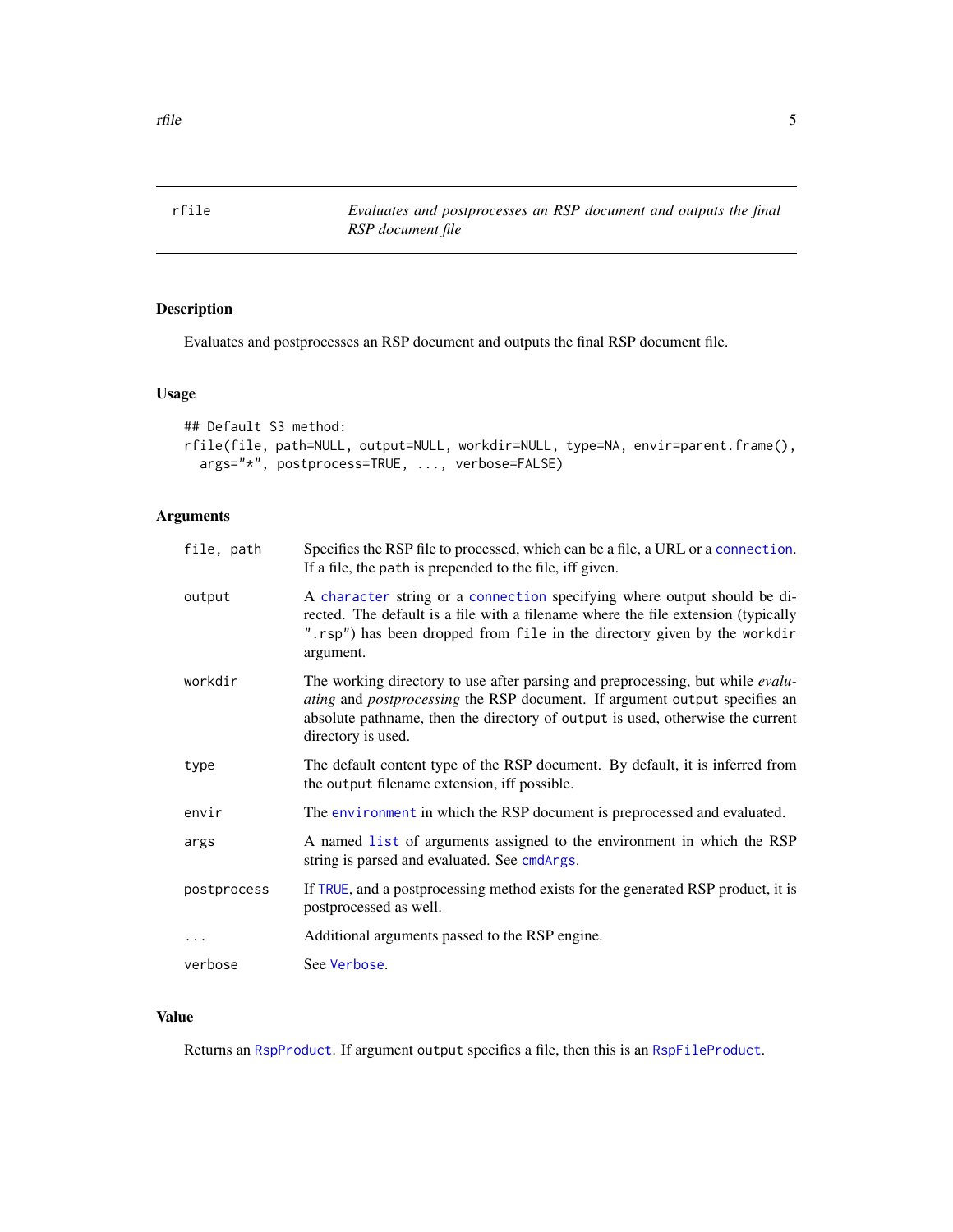#### <span id="page-5-0"></span>Processing RSP files from the command line

Using [Rscript](#page-0-0) and rfile(), it is possible to process an RSP file from the command line. For example,

Rscript -e "R.rsp::rfile(file='RSP\_refcard.tex.rsp', path=system.file('doc', package='R.rsp'))"

parses and evaluates 'RSP\_refcard.tex.rsp' and output 'RSP\_refcard.pdf' in the current directory.

#### Author(s)

Henrik Bengtsson

#### See Also

[rstring](#page-6-1)() and [rcat](#page-2-1)().

#### Examples

```
path <- system.file("exData", package="R.rsp")
pathname <- rfile("random.txt.rsp", path=path)
print(pathname)
lines <- readLines(pathname, warn=FALSE)
cat(lines, collapse="\n")
# Passing arguments
path <- system.file("exData", package="R.rsp")
pathname <- rfile("random-args.txt.rsp", path=path, args=list(K=50))
print(pathname)
lines <- readLines(pathname, warn=FALSE)
cat(lines, collapse="\n")
## Not run:
# Compile and display the main vignette (requires LaTeX)
if (isCapableOf(R.rsp, "latex")) {
  path <- system.file("doc", package="R.rsp")
  pdf <- rfile("Dynamic_document_creation_using_RSP.tex.rsp", path=path)
  cat("Created document: ", pdf, "\n", sep="")
  if (interactive()) browseURL(pdf)
}
## End(Not run)
```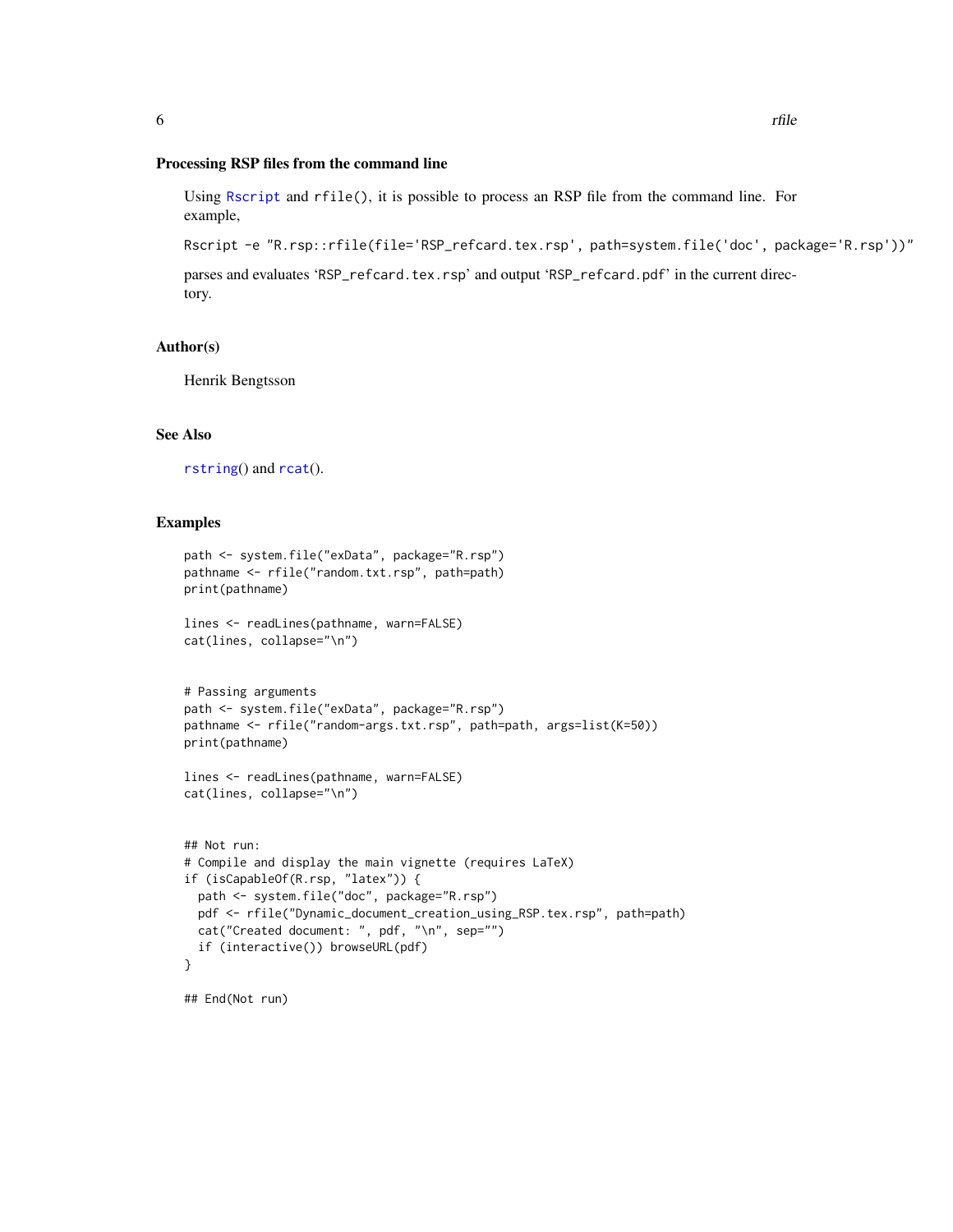<span id="page-6-1"></span><span id="page-6-0"></span>

#### Description

Evaluates an RSP string and returns the generated string.

#### Usage

```
## Default S3 method:
rstring(..., file=NULL, path=NULL, envir=parent.frame(), args="*", verbose=FALSE)
```
#### Arguments

| $\cdot$    | A character string with RSP markup.                                                                                                      |
|------------|------------------------------------------------------------------------------------------------------------------------------------------|
| file, path | Alternatively, a file, a URL or a connection from with the strings are read. If a<br>file, the path is prepended to the file, iff given. |
| envir      | The environment in which the RSP string is preprocessed and evaluated.                                                                   |
| args       | A named list of arguments assigned to the environment in which the RSP<br>string is parsed and evaluated. See cmdArgs.                   |
| verbose    | See Verbose.                                                                                                                             |

#### Value

Returns an [RspStringProduct](#page-0-0).

#### Author(s)

Henrik Bengtsson

#### See Also

To display the output (instead of returning a string), see [rcat](#page-2-1)(). For evaluating and postprocessing an RSP document and writing the output to a file, see [rfile](#page-4-1)().

#### Examples

```
x <- rstring("A random integer in [1,100]: <%=sample(1:100, size=1)%>\n")
cat(x)
```

```
# Passing arguments
x <- rstring("A random integer in [1,<%=K%>]: <%=sample(1:K, size=1)%>\n", args=list(K=50))
cat(x)
```